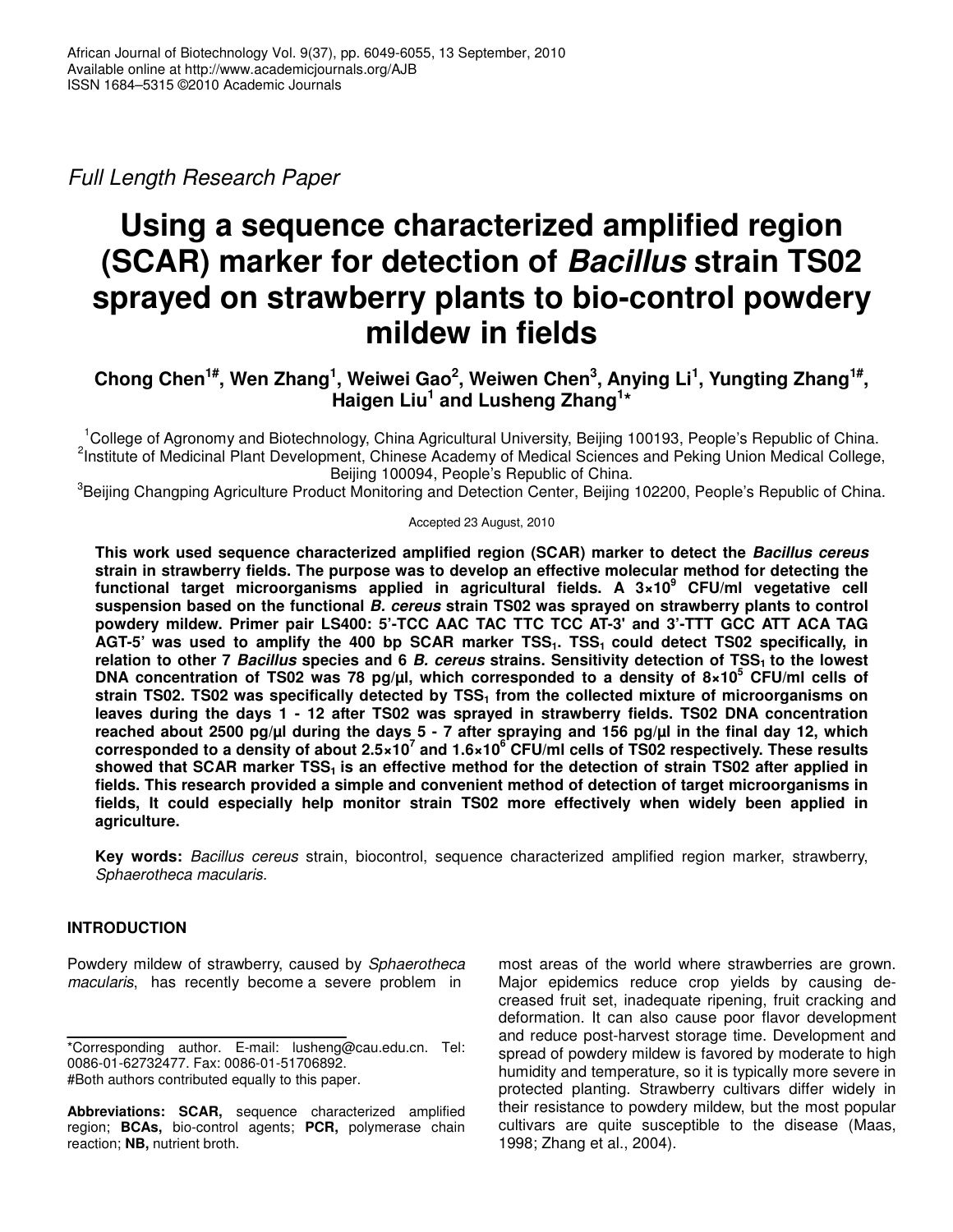The production of strawberries is largely dependent on using a number of chemicals to control *S macularis*. The fungicide treatments against powdery mildew are required much more under protected planting for each growing cycle. Pesticide residues are becoming a major issue, resulting in legislative actions to limit and regulate pesticide. As a result, new alternatives, such as biocontrol agents (BCAs), are required to reduce pesticide residues on fruits. Some isolates of *Bacillus* sp. are reported as growth promoters or antagonists of several pathogens in the microbial products. The antagonists studied are mainly *Bacillus subtilis* and *Bacillus thuringiensis*, occasionally *Bacillus licheniformis, Bacillus brevis, Bacillus polymyxa, Bacillus cereus and Bacillus pumilus* (Felici et al., 2008b; Brooks et al., 1994; Obagwu and Korsten, 2003; Bobrowski et al., 2002; Dhillon and Sharma, 2009; Wang et al., 2008; Haggag, 2008; Selvakumar et al., 2007; Mari et al., 1996). The number of available BCAs of strawberry powdery mildew is limited (Pertot et al., 2008). There are very few research papers that have reported *B. cereus* as BCAs to biocontrol strawberry powdery mildew in fields (Chen, 2008; Chen et al., 2007).

A series of TS strains have been separated in our laboratory from 2006, all of them are *Bacillus* strains, some of them have been tested to be the antagonist strains against plant pathogens. For example, the *B. licheniformis* strain TS01 is an antagonist strain against *Alternaria mali* (Wang et al., 2008) in apple, the *B. cereus* strain TS02 is an antagonist strain against *S. macularis* in strawberry (Chen, 2008; Chen et al., 2007), and the *B. subtilis* strain TS06 is an antagonist strain against *Fusarium oxysporun* in strawberry (Li, 2009a; Li et al., 2009b). A novel bio-control agent, based on strain TS02, is used as an alternative strategy for strawberry powdery mildew management in China Agricultural University (CAU) agricultural research center throughout the growth period. According to the standard field experimental rule of pesticide controlling effect of the People's Republic of China, the effects of TS02 strain on strawberry powdery mildew had been tested in fields for several years. The results indicated that TS02 strain could control strawberry powdery mildew. A live bacteria concentration above  $3\times10^7$  CFU/ml could achieve an ideal effect which was the combined result of live bacteria and the secretions of bacteria.

For the valid application of bio-control agents in agriculture, the unambiguous detection of bio-control microorganisms is a prerequisite. Traditional methods based on phenotypic patterns for detection of target microorganisms in BCAs lack specificity and can introduce bias due to over or under estimation of the microorganisms studied; it is also time consuming (Matsuki et al., 2003; Badosa et al., 2004). Specific compounds can be detected in targeted microorganisms but this approach tends to be too complex for routine and high throughput analysis (Van der Zee et al., 1997; Hood, 1999). For the

last 10 years, polymerase chain reaction (PCR)-base amplification strategies have been extensively studied for the detection of microorganisms (Ward and Roy, 2005). Converting random amplified polymorphic DNA (RAPD) markers into SCAR markers that are specific for a given genome has been demonstrated to be a useful molecular tool. SCAR markers can be diagnostic for a genus, species, or even a particular strain (De Clercq et al., 2003; Pujol et al., 2005; Felici et al., 2008a). The development of SCAR markers to detect bio-control micro-organisms has been reported for bacteria (Broggini et al., 2005), fungi (Schena et al., 2002; Dauch et al., 2003) and yeasts (De Clercq et al., 2003). However, so far this approach is mostly researched under controlled conditions, and has not been developed for detecting *B. cereus* strains in strawberry fields (Chen, 2007).

In this work, our research focused on the *B. cereus* strain TS02. The aim is to develop an effective and convenient molecular method for the detection of the target microorganism strains, especially when they are applied widely in agricultural fields.

#### **MATERIALS AND METHODS**

#### **Bacterial strain**

*B. cereus* strain TS02, isolated and selected from soil, was identified as having the effects to bio-control strawberry powdery mildew. Before application in fields, strain TS02 was grown in nutrient broth (NB) liquid medium at 37°C and vibrated on 220 g/min for 24 h to get the vegetative cell suspensions. Vegetative cell suspensions were then diluted in order to obtain the desired bacterial concentration (3×10<sup>9</sup> CFU/ml) for treatment of strawberry plants.

#### **Specificity identification of SCAR marker TSS<sup>1</sup> to strain TS02**

A specific sequence of 513 bp RAPD marker  $TSR<sub>1</sub>$  was amplified by the G09 random primer, and it had been selected and identified as the unique RAPD fragment of strain TS02 when compared to other tested strains of the species of *Bacillus* (Chen, 2008). Based on the 513 bp sequence of RAPD marker  $TSR<sub>1</sub>$ , a developed primer pair LS400 (5'-TCC AAC TAC TTC TCC AT-3' and 3'-TTT GCC ATT ACA TAG AGT-5') was designed to amplified a 400 bp band and was then selected to be converted into SCAR markers  $TSS<sub>1</sub>$  for the specificity identification.

DNA of strain TS02 and other strains tested in Table 1 were extracted after being consecutively cultured in NB liquid medium overnight at 37°C. Qiagen DNA Mini Kit was used and extraction steps were according to the manufacturer's instructions. PCR amplification tests were performed to assess the specificity of SCAR marker  $TSS<sub>1</sub>$  to strain TS02 by using the primer pair LS400 amplified on the DNA from cultures of strain TS02 and other strains. The PCR mixtures consisted of a final volume of 50 µl of reagents and PCR amplification was carried out in a Geneamp 9600 programmable thermocycler. The 50 µl PCR mixtures contained the following reagents: 200  $\mu$ mol/l dNTP, 2 mmol/l Mg<sup>2+</sup>, 20 pmol/l of each primer, 1.5 u Pfu polymerase and 10  $\times$  PCR buffer 10 ul. The reaction conditions were a denaturing step of 94°C for 2.5 min followed by 35 cycles of 94°C for 45 s, 52°C for 1 min and 72°C for 1.5 min, finished with 72°C for 10 min and held at 4°C. The PCR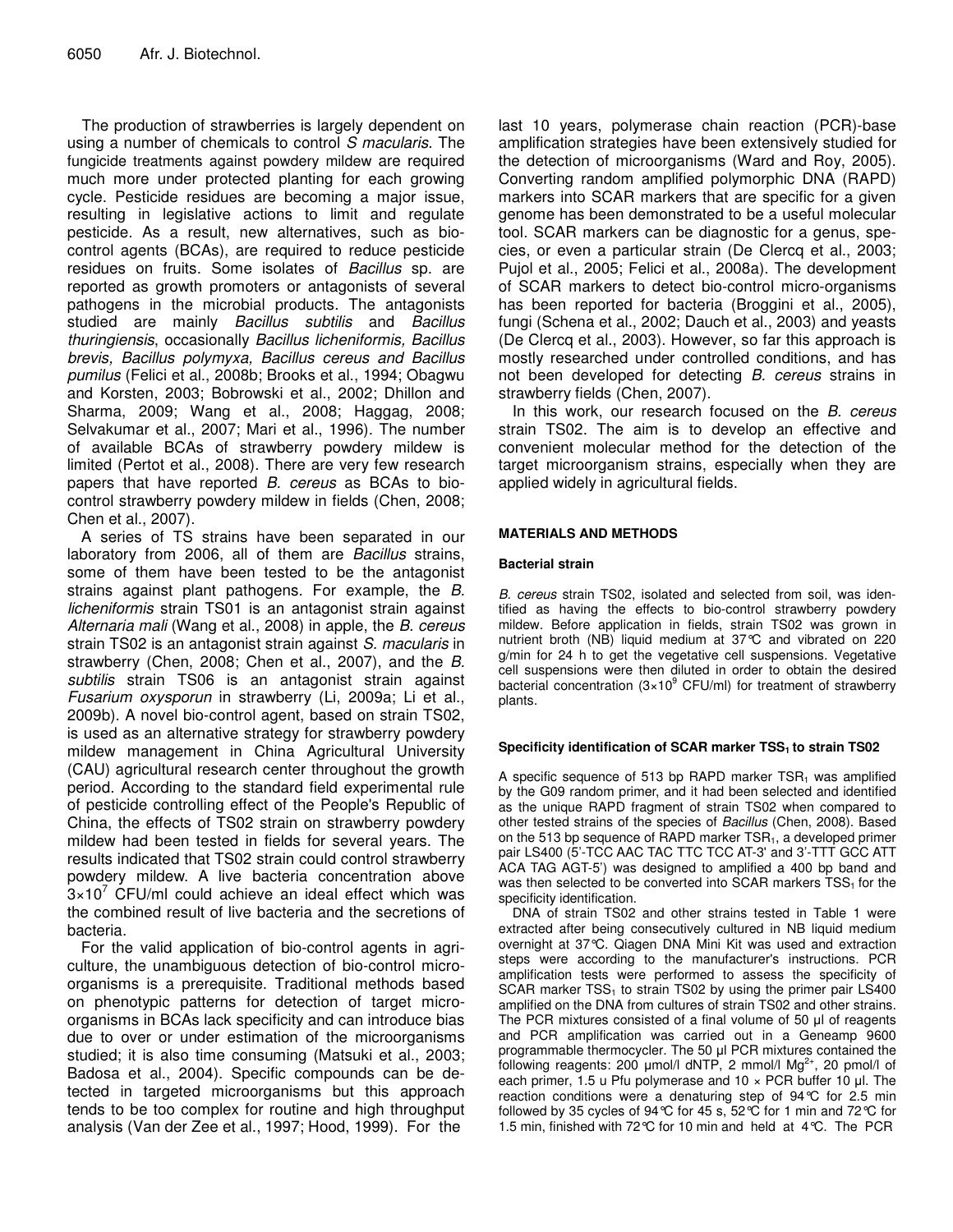

**Figure 1.** PCR amplified results of different specific bacteria DNA with SCAR marker TSS1. M: marker ; Lanes 1 - 8: *Bacillus cereus* TS02, *Bacillus licheniformis* 14580, *Bacillus licheniformis* B-402-1, *Bacillus subitilis* subsp. *Subtilis* 6051-U, *Bacillus subitilis* 6633, *Bacillus coagulans* 7050, *Bacillus megaterium* 14581, *Bacillus pumilus*7061; Lane 9: negative control.



**Figure 2.** PCR amplified results of different *Bacillus cereus* bacteria DNA with SCAR marker TSS1. M: Marker; Lanes 1 - 7: *Bacillus cereus* TS02, *Bacillus cereus* 10117, *Bacillus cereus* 10602, *Bacillus cereus* 10603, *Bacillus cereus* 10605, *Bacillus cereus* 10606, *Bacillus cereus* 10607; Lane 8: negative control.

products were visualized by staining with ethidium bromide after electrophoresis on 1% agarose gels in 0.5 x TBE. For veracity, a multiplex PCR was employed with two primer pairs to amplify the  $SCAR$  marker  $TSS<sub>1</sub>$  and 16S rDNA fragment synchronously in one PCR reaction. The 16S rDNA fragment was the positive control and amplified with the general prime pair 16SF: 5'- AGT TTG ATC CTG GCT CAG -3'and 16SR: 5'- GGT TAC CTT GTT ACG ACT T -3'. The non-DNA sample was the negative control.

#### **DNA collection and preparation of mixtures on strawberry leaves after strain TS02 was applied in fields**

Field trials were conducted at Agricultural Research Center of CAU in Beijing. Strawberry cultivar Toyonoka (15 cm between plants, 60 cm between rows) was used. Strain TS02 was applied as 3×10<sup>9</sup> CFU/ml vegetative cell suspensions to strawberry plants using a conventional orchard sprayer. Two sprays were made at growth periods (25 May and 6 June), the interval time was 12 days. Leaf samples were taken at 1-day time intervals and 12 samples were taken in total. Leaves were collected and cut in 0.1 cm pieces with sterile shears and put in 1.5-ml eppendorf tubes. The samples were washed by adding 100 µl sterile distilled water and shaken vigorously for 30 s. 20  $\mu$  of the resulting wash solution was transferred to 200 µl of NB liquid medium and consecutively grown overnight at 37°C. Qiagen DNA Mini Kit was used and DNA extraction steps were according to manufacturer's instructions.

#### **Using SCAR marker TSS<sup>1</sup> to detect the dynamic changes of strain TS02 applied in fields**

 $SCAR$  marker  $TSS<sub>1</sub>$  was used to detect the dynamic changes of strain TS02 by amplification of the DNA collections from the strawberry leaves after TS02 applied in fields. The primer pair  $LS400$  was used to amplify  $TSS<sub>1</sub>$  marker. The program and system of polymerase chain reactions were same as the aforementioned in "specificity identification of SCAR marker TSS<sub>1</sub> to strain TS02".

# **RESULTS**

# **Specificity identification of SCAR marker TSS<sup>1</sup> to strain TS02**

The specificity of SCAR marker  $TSS<sub>1</sub>$  to strain TS02 was assessed against pure cultures of the type bacterial strains (Table 1). DNA samples from 6 strains of *B. cereus* and 7 species belonging to the *Bacillus* genus were tested with primer pair LS400. The expected 400 bp  $SCAR$  marker  $TSS<sub>1</sub>$  was observed and amplified only in strain TS02, other bacterial strains did not show any PCR product (Figures 1 and 2). The results showed that SCAR marker  $TSS<sub>1</sub>$  can detect strain TS02 specifically at species (Figure 1) and strain (Figure 2) level.

The specificity of SCAR marker  $TSS<sub>1</sub>$  to strain TS02 was assessed against the mixture samples of the tested strains in Table 1. The results showed that there was no 400 bp  $TSS<sub>1</sub>$  marker amplified in the non-TS02 mixture samples, and  $TSS<sub>1</sub>$  was detected in the mixture samples with TS02 strain. These results indicated that the  $TSS<sub>1</sub>$ marker could detect strain TS02 specifically in the mixture samples of *Bacillus* strains, even though there was an interaction of different *Bacillus* strains in the mixture samples. The specificity of SCAR marker  $TSS<sub>1</sub>$  to strain TS02 was also assessed against the field samples collected before or after TS02 spraying on strawberry leaves; the results were same as in the mixture samples of *Bacillus* strains, and are shown in Figure 3. There was no 400 bp  $TSS<sub>1</sub>$  marker amplified in the samples before TS02 spraying in fields, and  $TSS<sub>1</sub>$  was detected after TS02 spraying. These results indicated that the  $TSS<sub>1</sub>$ marker could detect strain TS02 specifically in the field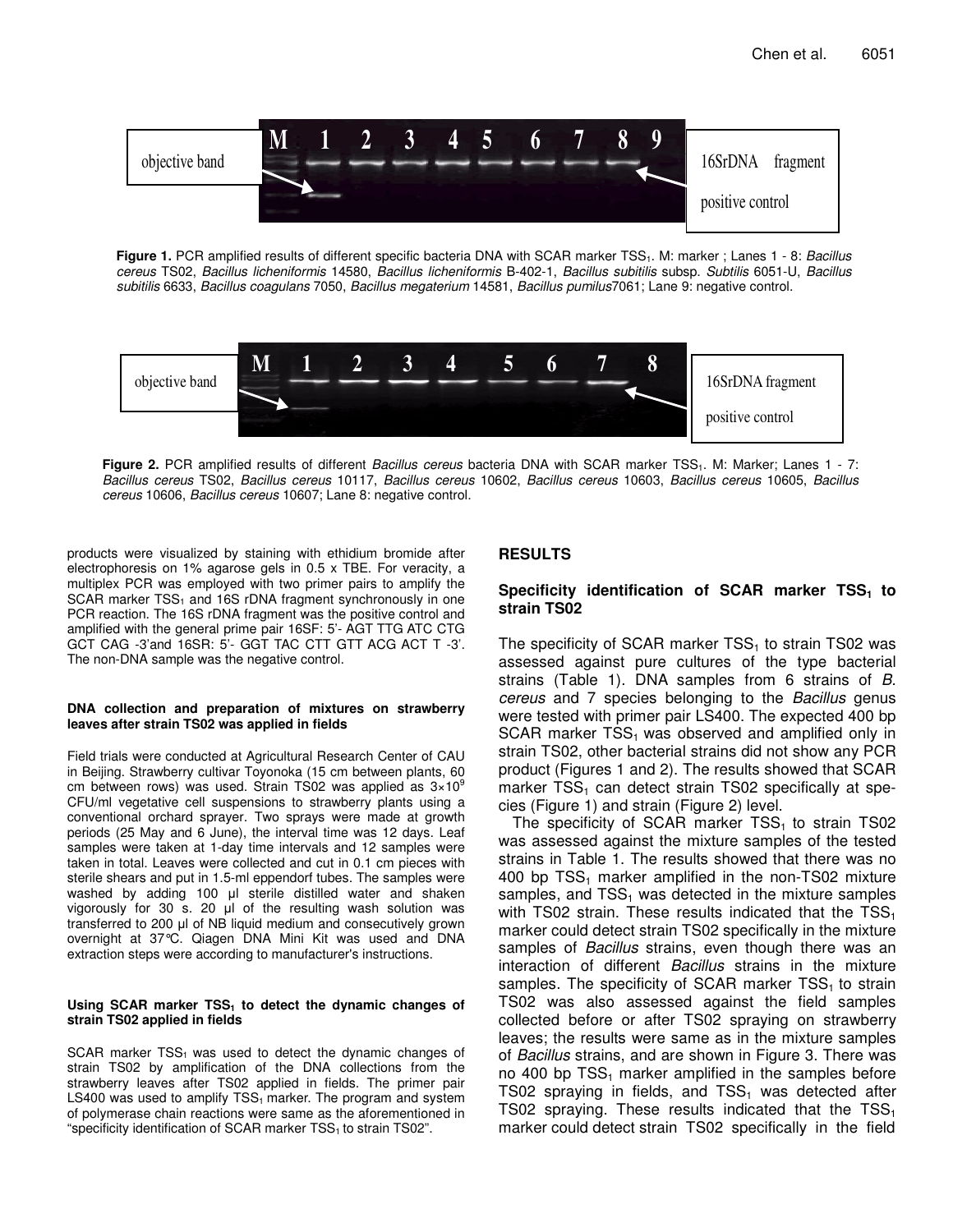|  |  |  |  | <b>Table 1.</b> Strains tested and their resources. |
|--|--|--|--|-----------------------------------------------------|
|--|--|--|--|-----------------------------------------------------|

| <b>Species or strain</b>           | Accession no. | <b>Resource</b>    |
|------------------------------------|---------------|--------------------|
| <b>Bacillus cereus</b>             | <b>TS02</b>   | Our Laboratory     |
| <b>Bacillus cereus</b>             | 10117         | ACCC <sup>a</sup>  |
| Bacillus cereus                    | 10602         | <b>ACCC</b>        |
| <b>Bacillus cereus</b>             | 10603         | <b>ACCC</b>        |
| Bacillus cereus                    | 10605         | <b>ACCC</b>        |
| <b>Bacillus cereus</b>             | 10606         | <b>ACCC</b>        |
| Bacillus cereus                    | 10607         | <b>ACCC</b>        |
| Bacillus coagulans                 | 7050          | ATCC <sup>b</sup>  |
| <b>Bacillus megaterium</b>         | 14581         | <b>ATCC</b>        |
| Bacillus licheniformis             | 14580         | <b>ATCC</b>        |
| Bacillus licheniformis             | B-402-1       | CGMCC <sup>c</sup> |
| Bacillus subitilis subsp. subtilis | 6051-U        | <b>ATCC</b>        |
| Bacillus subitilis                 | 6633          | <b>ATCC</b>        |
| Bacillus pumilus                   | 7061          | <b>ATCC</b>        |

<sup>a</sup>ACCC, Agricultural Culture Collection of China; <sup>b</sup>ATCC, American Type Culture Collection; <sup>c</sup>CGMCC, China General Microbiological Culture Collection Center.



**Figure 3.** PCR amplified results of total microorganism DNA on strawberry leaf with SCAR marker TSS<sub>1</sub>. M: Marker; Lane 1: PCR amplified with the total microorganism DNA on leaf after TS02 spraying in fields; Lane 2: PCR amplified with the total microorganisms DNA on leaf before TS02 spraying in fields; Lane 3: negative control.

conditions.

## **Sensitivity detection of DNA concentration of SCAR marker TSS<sup>1</sup> to strain TS02 in lab**

A series of different 2x diluted DNA concentration of strain TS02 were used to detect the sensitivity of SCAR marker TSS<sub>1</sub>. The results showed that the lowest DNA concentration detected was about 78.13 pg/µl (Figure 4). According to a calibration curve between the DNA extracted concentration and cultured cell density that was established in our laboratory (Chen et al., 2007), the lowest DNA concentration 78.13 pg/µl corresponded to a density of about 8×10<sup>5</sup> CFU/ml cells of strain TS02. The calib-ration curve was based on a correlation of DNA extracted concentration and cultured cell density. The detection level was determined by inoculating 200  $\mu$  of NB enrichment broth with a dilution series of strain TS02 spores and consecutively grown overnight at 37°C.

## **Detection of TS02 dynamic changes on strawberry leaves in fields using SCAR marker TSS<sup>1</sup>**

The average concentration of strain TS02 vegetative cell suspensions sprayed on strawberry plants amounted to 3×10 <sup>9</sup> CFU/ml. DNA mixtures of the unknown microorganisms on leaves were collected and prepared during days 1 - 12 after treatment. The existence and dynamic changes of strain TS02 were detected by using SCAR marker  $TSS<sub>1</sub>$ . PCR inhibition was observed when attempting to detect directly from leaf washings. Consequently, a culture enrichment step in NB broth prior to analysis was established for strain TS02 detection. The results (Figure 5) showed that strain TS02 was specifically amplified by the SCAR marker  $TSS<sub>1</sub>$ , which suggested the existence of strain TS02 during days 1 - 12 after spraying. The dynamic changes of strain TS02 had been observed in two stages in fields:  $TSS<sub>1</sub>$  bands were getting stronger during the days 1 - 6, and getting weaker during days 7 - 12. DNA concentrations of strain TS02 during 5 -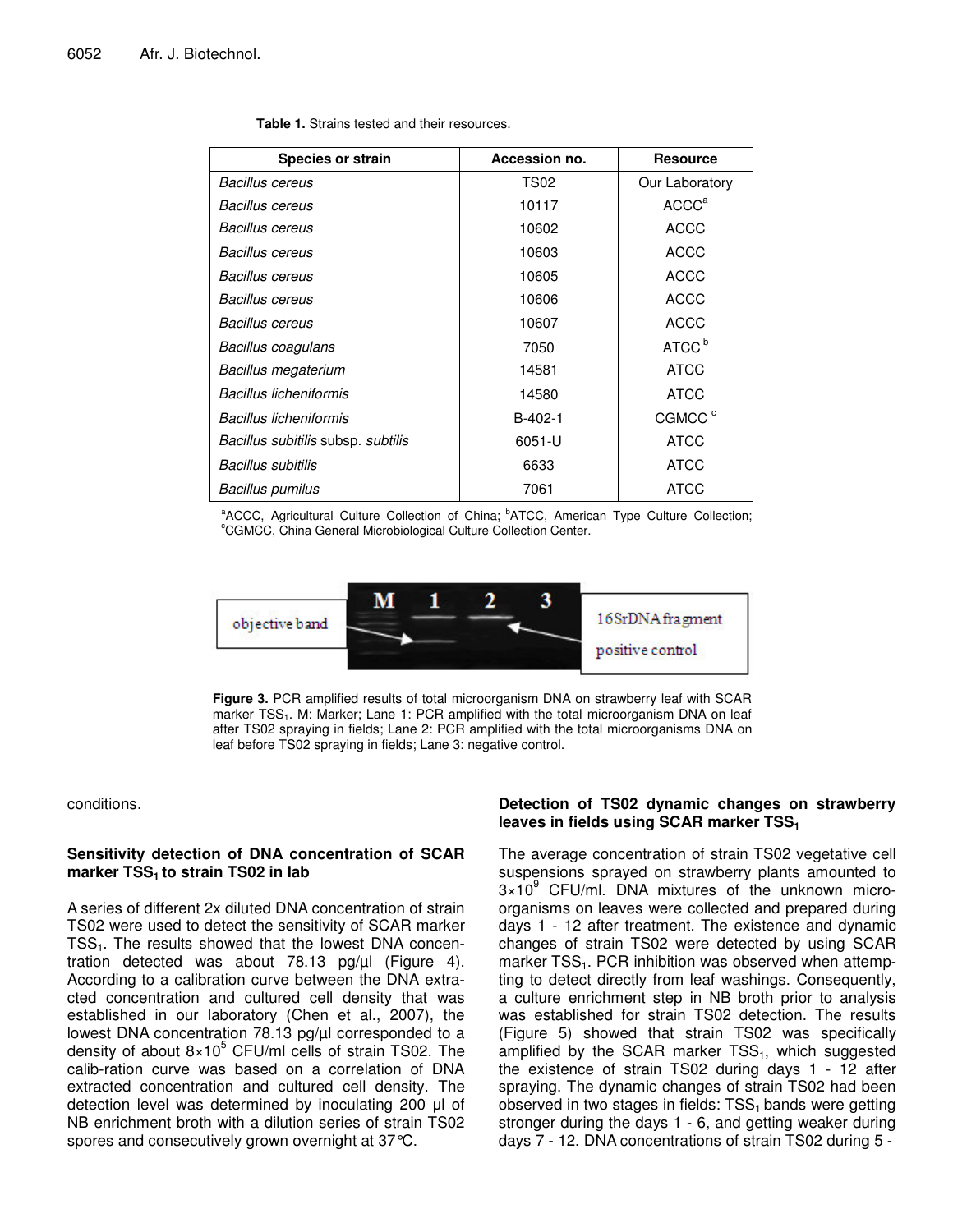

**Figure 4.** Sensitivity detection of DNA concentration of SCAR marker TSS<sub>1</sub> to the strain TS02. M: Marker; Lanes 1 - 9 DNA concentration (pg/µl) were: 2500, 1250, 625, 312.5, 156.25, 78.13, 39.06, 19.53 and 9.77; Lane 10: negative control.



**Figure 5.** Detecting strain TS02 dynamic changes on strawberry leaf with SCAR marker TSS<sub>1</sub>. M: Marker; Lanes 1 -12: days of TS02 sprayed on leaf in fields; Lane 13: negative control.

7 days reached a high level which was about 2500 pg/µl, which corresponded to a density of about 2.5 $\times$ 10<sup>7</sup> CFU/ml cells of strain TS02. In the final day 12, DNA concentration of strain TS02 was about 156 pg/µl, which corresponded to about 1.6×10<sup>6</sup> CFU/ml of cells of strain TS02. The dynamic changes of strain TS02 after spraying on strawberry plants showed that strain TS02 could live epiphytically in fields for a long time. However, based on preliminary experiments, this depends on environmental conditions. Over 40°C high temperature and very dry field conditions will distinctly decrease the quantity of strain TS02 in fields.

# **DISCUSSION**

A reliable and convenient method for detecting target microorganisms is very important to ensure that BCAs products are applied availably in agricultural fields. Since the number of target microorganisms may change and become very low after BCAs are applied in fields, the detecting method should be sensitive enough to detect target microorganisms as quickly as possible. In the last decade, there has been increasing research attention towards the optimization of PCR-based molecular techniques aimed at the selection of unique and discriminative

genomic regions (Lynch et al., 2004), and which made the detection of target microorganisms more sensitive. In general, the characteristic profiles obtained by RAPD technique can potentially be utilized for detection, but RAPD is prone to poor reproducibility. This technique must be performed under very strictly controlled conditions. For the detection of target microorganisms, RAPD markers are normally converted into SCAR markers, because SCAR markers are more specific as they target a known sequence (Pujol et al., 2005). A developed primer pair LS400 was used to amplify the SCAR marker  $TSS<sub>1</sub>$  in this work. The strategy of SCAR marker  $TSS<sub>1</sub>$ had overcome the poor reproducibility of the RAPD technique successfully in this trial. It has shown that sensitively to the level of 78.13 pg/ul DNA concentration could be detected. The level of 78.13pg/µl DNA concentration corresponded to a density of about 8×10 <sup>5</sup> CFU/ml cells of strain TS02.

The major limitation was the inherent biasness of the technique in this work. Every step of the process, including biological, chemical or physical in the analysis of environmental samples, might be a source of bias, potentially distorting the pictures obtained. The greatest hazard in researching the target microorganisms of mixed populations, obtained from the leaf surface, was the insufficient DNA sample. In this work, PCR inhibition was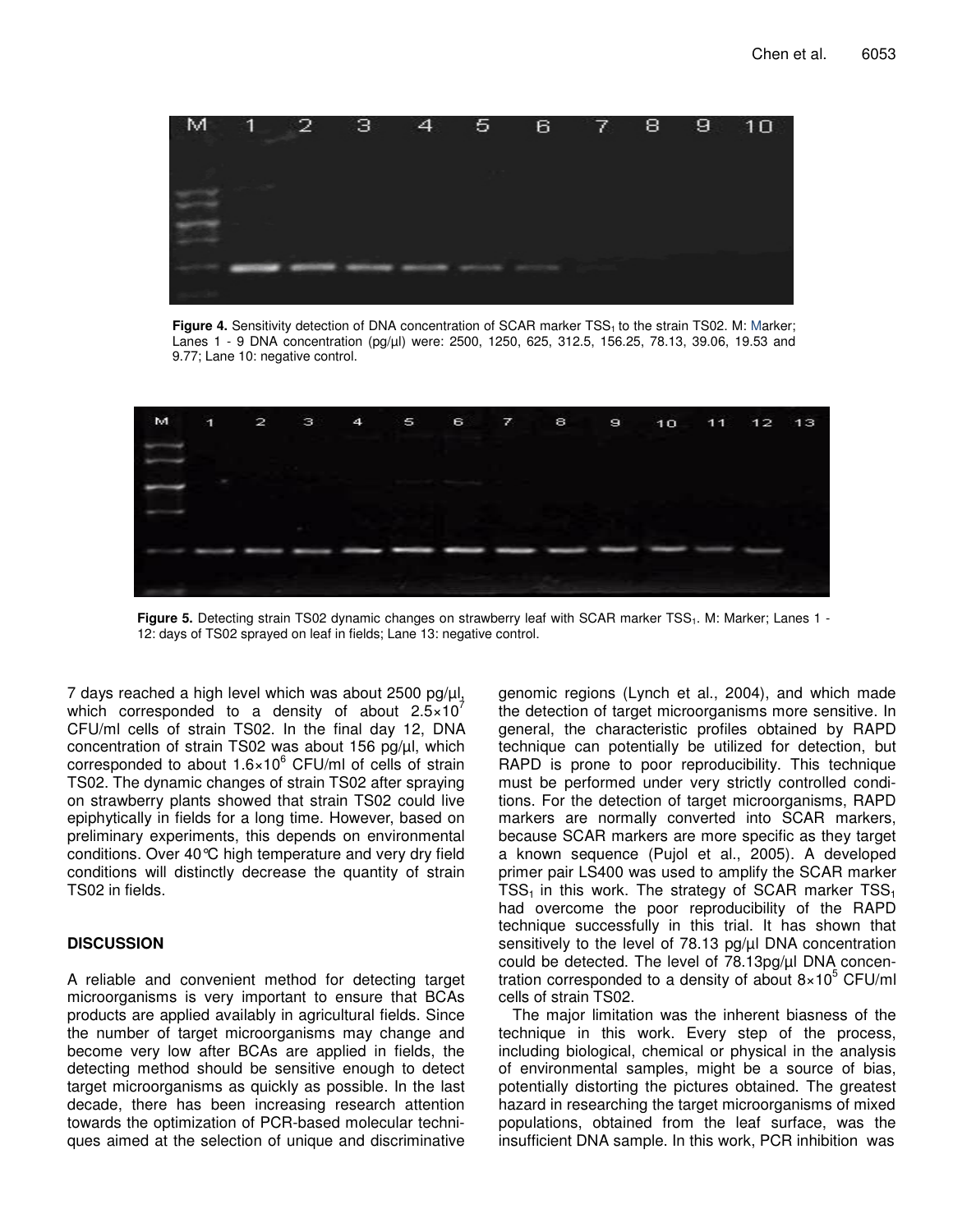observed when attempting to detect strain TS02 directly from the leaf washings. Consequently, a culture enrichment step in NB broth prior to DNA extraction was established for the detection. The detection limit was determined by inoculating 200 µl of NB enrichment broth with a dilution series of strain TS02 spores and consecutively grown overnight at 37°C. The culture enrichment step would increase the time spent on the detecting work, but it could ensure that the detected DNA was coming from the live microorganisms in fields. Otherwise, a number of strategies are available to reduce the trial biasing of PCR procedures, e.g. incorporating PCR facilitators in the reaction or controlling the PCR conditions, such as number of cycles and elongation time. The results suggested that all the optimization steps were necessary to make the amplified profiles unchanged in the reaction conditions.

 $SCAR$  marker  $TSS<sub>1</sub>$  based on the discriminative sequence region of strain TS02 was the guarantee to detect the existence and dynamic changes of strain TS02 in fields. *Bacillus* strains are common in agricultural fields, the fact that no cross-reactions in the mixture samples were detected insured the strain-specific detection of strain TS02 in mixture samples by the SCAR marker  $TSS<sub>1</sub>$ . This bolsters the use of this method specifically for monitoring the population dynamics of the introduced strains in fields. Further works are needed to test more *Bacillus* strains and study the concentration on different parts of plant at different times in fields.

The detection of dynamic changes of strain TS02 might be used to determine the time of spraying agents in fields. For example, according to our study on the effects of strain TS02,  $3\times10^7$  CFU/ml or over  $3\times10^7$  CFU/ml, TS02 vegetative cell suspension was the effective quantity level of strain TS02 to control strawberry powdery mildew in fields. The results showed that the quantity of strain TS02 on leaf decreased to about 1.6×10<sup>6</sup> CFU/ml cells in the final day 12, and indicated that a new application of spray was needed.

# **ACKNOWLEDGEMENTS**

This work was supported by Commonweal Science & Technology Program of Agricultural Ministry (201003064), Chinese National Science & Technology Pillar Program, and Beijing Municipal Science & Technology Commission Contract Program. We thank Professor Jianming Tong from the State Key Laboratory of Animal Nutrition, Institute of Animal Science, CAAS, who supported the bacterial strains. We thank our friends Steven Nichols, Wensuo Jia and Xingguo Xiao for the critical reading of this manuscript.

#### **REFERENCES**

Badosa E, Moreno C, Montesinos E (2004). Lack of detection of

transfer of ampicillin resistance genes from Bt176 transgenic corn to culturable bacteria under field conditions. FEMS Microbiol. Ecol. 48: 169-178.

- Bobrowski VL, Pasquali G, Bodanese-Zanettini MH, Pinto LMN, Fiuza LM (2002). Characterization of two *Bacillus thuringiensis* isolates from South Brazil and their toxicity against Anticarsia gemmatalis (*Lepidoptera: Noctuidae*). Biol. Cont. 25: 129-135.
- Broggini GAL, Duffy B, Hollinger E, Scharer HJ, Gessler C, Patocchi A (2005). Detection of the fire blight biocontrol agent B. subtilis BD170 in a Swiss apple orchard. Eur. J. Plant Pathol. 111: 93-100.
- Brooks DS, Gonzalez CF, Appel DN, Filer TH (1994). Evaluation of endophytic bacteria as potential biological control agent for oak wilt. Biol. Control. 4: 373-381.
- Chen C (2008). The effect to strawberry disease of *Bacillus cereus* and its molecular identification. Master thesis (Chinese).
- Chen C, Zhang LS, Wang CL (2007). Study on the effects of *Bacillus* TS02 to Control Strawberry Powdery Mildew. J. Anhui Agric. Sci. (Chinese), 35: 3298-3300.
- Dauch AL, Watson AK, Jabaji-Hare SH (2003). Detection of the biocontrol agent Colletotrichum coccodes (183088) from the target weed velvet leaf and from soil by strain-specific PCR markers. J. Microbiol. Method, 55: 51-64.
- De Clercq D, Cognet S, Pujol M, Lepoivre P, Jijakli MH (2003). Development of a SCAR marker and a semi-selective medium for specific quantification of Pichia anomala strain K on apple fruit surfaces. Postharvest Biol.Technol. 29: 237-247.
- Dhillon MK, Sharma HC (2009). Effects of *Bacillus thuringiensis* δendotoxins Cry1Ab and Cry1Ac on the coccinellid beetle, *Cheilomenes sexmaculatus* (*Coleoptera, Coccinellidae*) under direct and indirect exposure conditions. Biocontrol Sci. Technol. 19: 407- 420.
- Felici C, Vettori L, Toffanin A, Nuti M (2008a). Development of a strainspecific genomic marker for monitoring a *Bacillus subtilis* biocontrol strain in the rhizosphere of tomato. FEMS Microbiol. Ecol. 65: 289- 298.
- Felici C, Vettori L, Giraldi E, Forino LMC, Toffanin A, Tagliasacchi AM, Nuti M (2008b). Single and co-inoculation of *Bacillus subtilis* and *Azospirillum brasilense* on *Lycopersicon esculentum*: Effects on plant growth and rhizosphere microbial community. Appl. Soil Ecol. 40: 260-270.
- Haggag WM (2008). Isolation of bioactive antibiotic peptides from *Bacillus brevis* and *Bacillus polymyxa* against *Botrytis* grey mould in strawberry. Biocontrol Sci. Technol. 41: 477-491.
- Hood E (1999). Chemical and biological weapons: new questions, new answers. Environ. Health Perspect. 107: 931-932.
- Li AY (2009a). The DGGE analysis of rhizosphere soil microorganism of replanted strawberry and selection of antagonistic bacteria to root disease. Master thesis (Chinese).
- Li AY, Zhang LS, Gao WW, Wang HQ, Wang CL, Zhang YT, Yang XL (2009b). DNA preparation for analyzing rhizosphere soil microorganism of strawberry by Denaturing Gradient Gel Electrophoresis (DGGE). J. Agric. Biotechnol. 17: 701-706.
- Lynch JM, Benedetti A, Insam H, Nuti MP, Smalla K, Torsvik V, Nannipieri P (2004). Microbial diversity in soil: ecological theories, the contribution of molecular techniques and the impact of transgenic plants and transgenic microorganisms. Biol. Fertil. Soils, 40: 363-385.
- Maas J (1998). Compendium of Strawberry Diseases. APS Press, St. Paul, MN, USA.
- Mari M, Guizzardi M, Pratella GC (1996). Biological control of gray mold in pears by antagonistic bacteria. Biol. Control. 7: 30-37.
- Matsuki T, Watanabe K, Tanaka R (2003). Genusand species-specific PCR primers for the detection and identification of bifidobacteria. Curr. Issues Intest. Microbiol. 4: 61-69.
- Obagwu J, Korsten L (2003). Integrated control of citrus green and blue molds using *Bacillus subtilis* in combination with sodium bicarbonate or hot water. Postharvest Biol. Technol. 28: 187-194.
- Pertot I, Zasso R, Amsalem L, Baldessari M, Angeli G, Elad Y (2008). Integrating biocontrol agents in strawberry powdery mildew control strategies in high tunnel growing systems. Crop Prot. 27: 622-631.
- Pujol M, Badosa E, Cabrefiga J, Montesinos E (2005). Development of a strain-specific quantitative method for monitoring Pseudomonas fluorescens EPS62e, a novel biocontrol agent of fire blight. FEMS